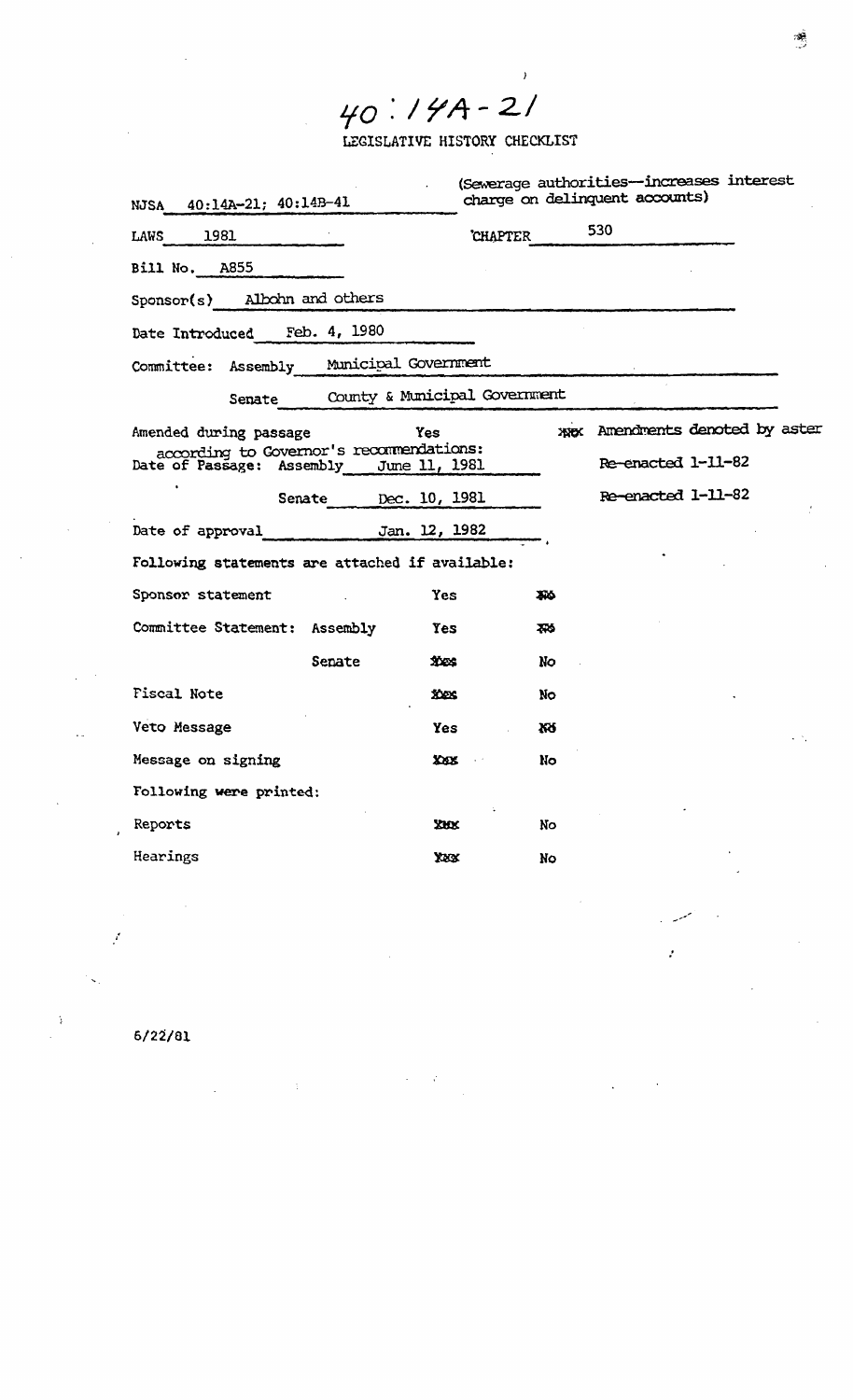

### [OFFICIAL COpy REPRINT] **ASSEMBL Y, No. 855**

## **STATE OF NEW JERSEY**

#### INTRODUCED FEBRUARY 4, 1980

By Assemblymen ALBORN, BARRY, REMINGTON, Assemblywoman BURGIO, Assemblymen DALTON, RILEY and CARDINALE

Referred to Committee on Municipal Government

AN ACT \* [to amend the "sewerage authorities law," approved April 23, 1946 (P. L. 1946, c. 138)]\* *\*concerning service charges of sewerage and utilities authorities and amending P. L. 1946,*  c. 138 *and P. L.* 1957, c. 183\*.

1 BE IT ENACTED *by the Senate and General Assembly of the State 2 of New Jersey:* 

2 read as follows: 1 1. Section 21 of P. L. 1946, c. 138 (C. 40:14A-21) is amended to

i I

I I t

*i* 

I I  $\mathbf{I}$ 

I  $\vdash$ I I  $\overline{\phantom{a}}$ ! I

6 authority on the unpaid balance at the rate of Lone per centum  $\begin{bmatrix} 1\% \end{bmatrix}$  11/2% per month until such service charge, and the interest<br>8. thereon, shall be fully paid to the sewerage authority 3 21. (a) In the event that a service charge of any sewerage au-4 thority with regard to any parcel of real property shall not be paid 5 as and when due, interest shall accrue and be due to the sewerage 8 thereon, shall be fully paid to the sewerage authority.

9 (b) In the event that a service charge of any sewerage authority 10 with regard to any parcel of real property owned by any person 11 other than the State or an agency or subdivision thereof shall not 12 be paid as and when due, the unpaid balance thereof and all interest 13 accruing thereon shall be a lien on such parcel. Such lien shall be 14 superior and paramount to the interest in such parcel of any owner, 15 lessee, tenant, mortgagee or other person except the lien of munici-16 pal taxes and shall be on a parity with and deemed equal to the lien 17 on such parcel of the municipality where such parcel is situate for 18 taxes thereon due in the same year and not paid when due. Such 19 lien shall not bind or affect a subsequent bona fide purchaser of such 20 parcel for a valuable consideration without actual notice of such 21 lien, unless the sewerage authority shall have filed in the office of the 22 collector or other officer of said municipality charged with the duty 23 of enforcing municipal liens on real property a statement showing EXPLANATION-Matter enclosed in bold·faced brackets £thus] in the above bill is not enacted and is intended to be omitted in the law.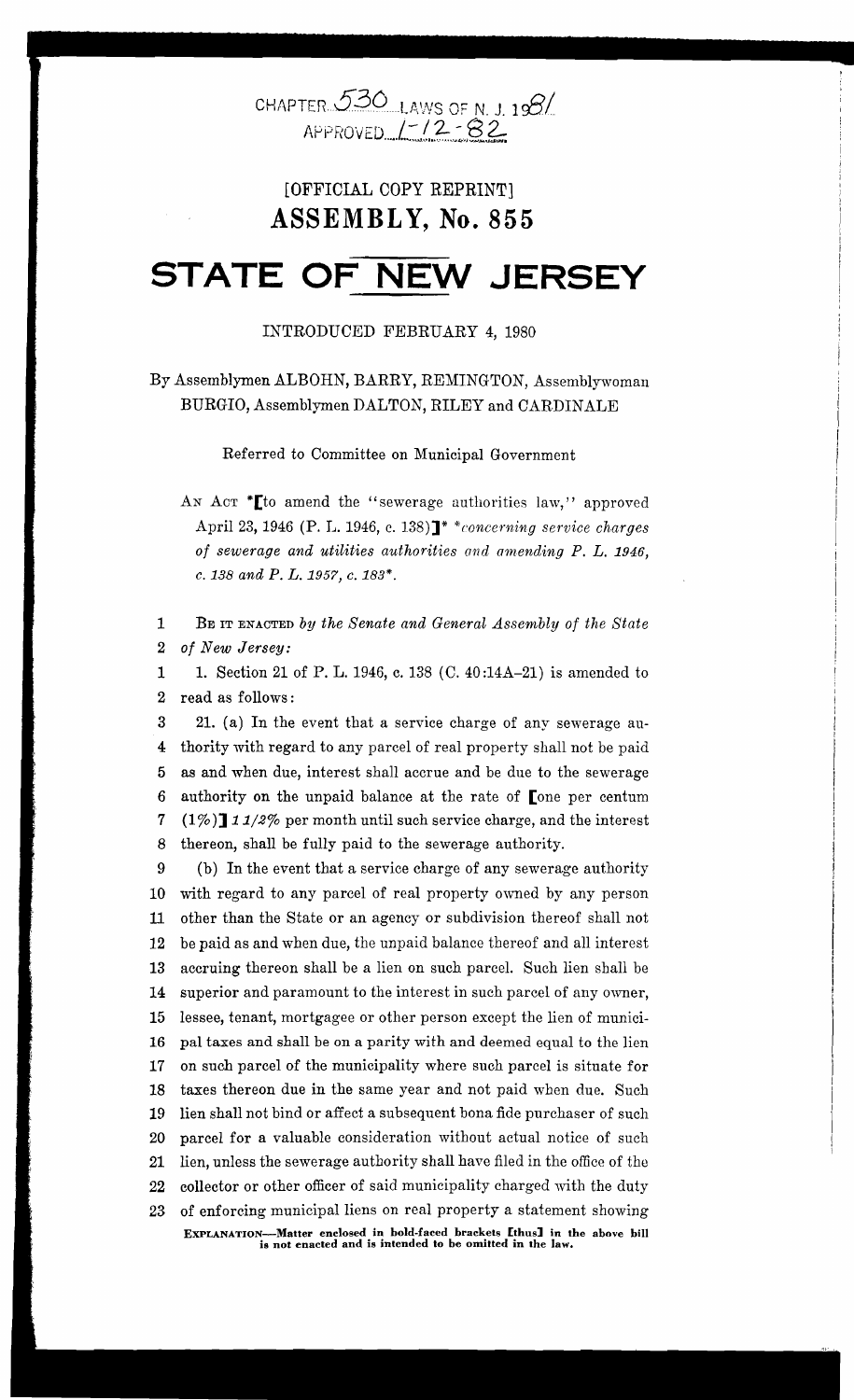24 the amount and due date of such unpaid balance and identifying 25 such parcel, which identification may be sufficiently made by 26 reference to the assessment map of said municipality. The informa-27 tion shown in such statement shall be included in any certificate 28 with respect to said parcel thereafter made by the official of said 29 municipality vested with the power to make official certificates 30 of searches for municipal liens. Whenever such service charge and 31 any subsequent service charge with regard to such parcel and all 32 interest accrued thereon shall have been fully paid to the sewerage 33 authority, such statement shall be promptly withdrawn or cancelled 34 by the sewerage authority.

35 (c) In the event that a service charge of any sewerage authority 36 with regard to any parcel of real property shall not be paid as and 37 when due, the sewerage authority may, in its discretion, enter upon 38 such parcel and cause the connection thereof leading directly or 39 indirectly to the sewerage system to be cut and shut off until such 40 service charge and any subsequent service charge with regard to 41 such parcel and all interest accrued thereon shall be fully paid to 42 the sewerage authority.

43 (d) In the event that a service charge of any sewerage authority 44 with regard to any parcel of real property shall not be paid as and 45 when due, the sewerage authority may, in accordance with section 46 twenty-six of this act, cause the supply of water to such parcel to 47 be stopped or restricted until such service charge and any subse-48 quent service charge with regard to such parcel and all interest 49 accrued thereon shall be fully paid to the sewerage authority. If for 50 any reason such supply of water shall not be promptly stopped or 51 restricted as required by section twenty-six of this act, the sewer-52 age authority may itself shut off or restrict such supply and, for 53 that purpose, may enter on any lands, waters or premises of any 54 county, municipality or other person. The supply of water to such 55 parcel shall, notwithstanding the provisions of this subsection, be 56 restored or increased if the State Department of Health, upon 57 application of the local board of health or health officer of the 58 municipality where such parcel is situate, shall after public hearing 59 find and shall certify to the sewerage authority that the contin-60 uance of such stopping or restriction of the supply of water en~ 61 dangers the health of the public in such municipality.

62 (e) The collector or other officer of every municipality charged 63 by law with the duty of enforcing municipal liens on real property 64 shall enforce, with and as any other municipal lien on real property 65 in such municipality, all service charges and the lien thereof shown 66 in any statement filed with him by any sewerage authority pursuant

 $\setminus$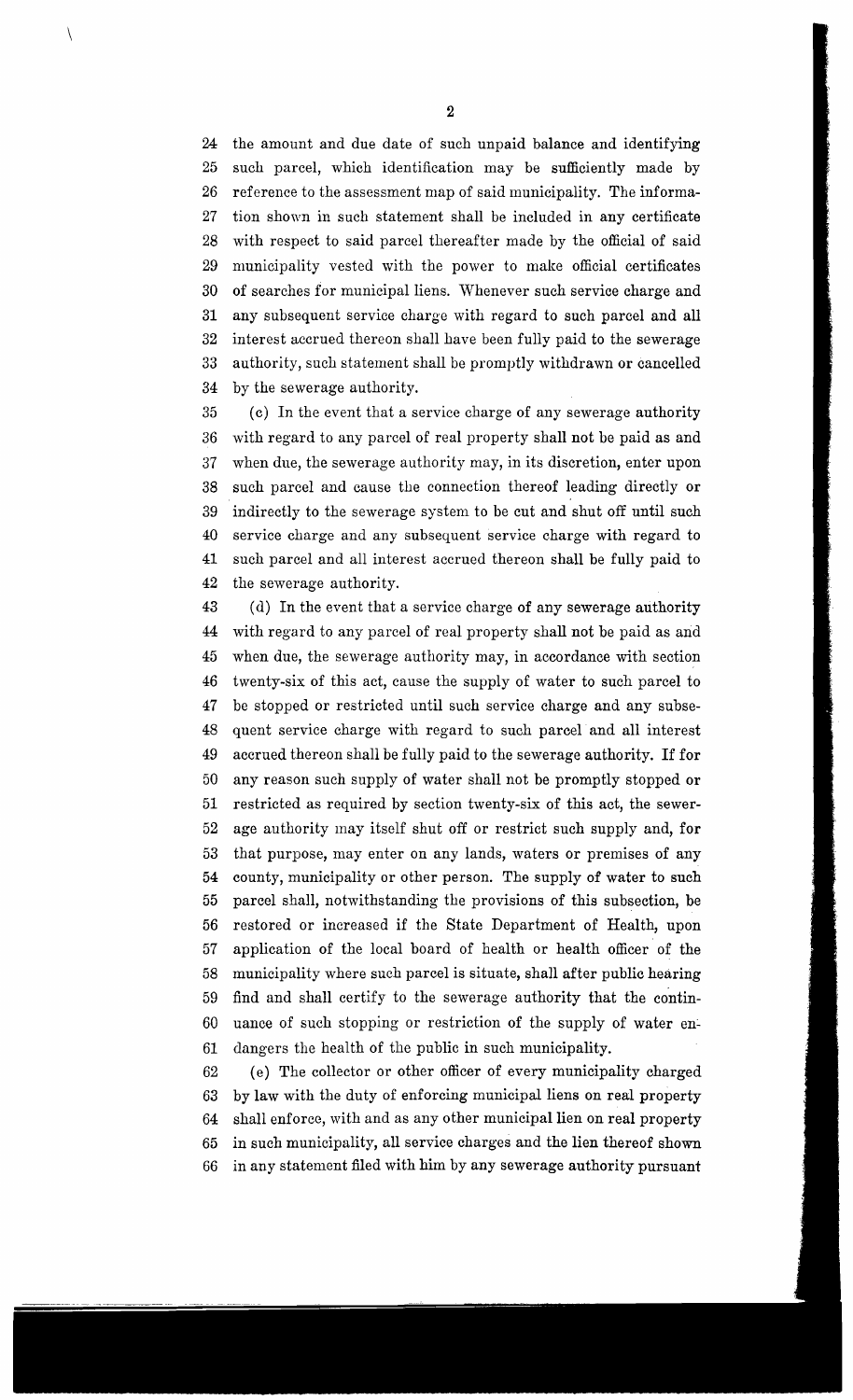67 to subsection (b) of this section, and shall pay over to the sewerage 68 authority the sums or a pro rata share of the sums realized upon 69 such enforcement or upon liquidation of any property acquired by 70 the municipality by virtue of such enforcement.

71 (f) In the event that any service charge of a sewerage authority 72 shall not be paid as and when due, the unpaid balance thereof and 73 all interest accrued thereon, together with attorneys' fees and costs, 74 may be recovered by the sewerage authority in a civil action, and 75 any lien on real property for such service charge and interest 76 accrued thereon may be foreclosed or otherwise enforced by the 77 sewerage authority by action or suit in equity as for the foreclosure 78 of a mortgage on such real property.

! i ! 1 I I i I i I

79 (g) All rights and remedies granted by this act for the collection 80 and enforcement of service charges shall be cumulative and con-81 current.

1 \*2. Section 41 of P. L. 1957, c. 183 (C. 40 :14B-41) is amended to 2 read as follows:

3 41. In the event that a service charge of any municipal authority 4 with regard to any parcel of real property shall not be paid as 5 and when due, interest shall accrue and be due to the municipal 6 authority on the unpaid balance at the rate of *[170]* 1 1/2% per 7 month until such service charge, and the interest thereon, shall 8 be fully paid to the municipal authority.\*

1 \*  $[2.]\cdot$  \* 3.\* This act shall take effect immediately.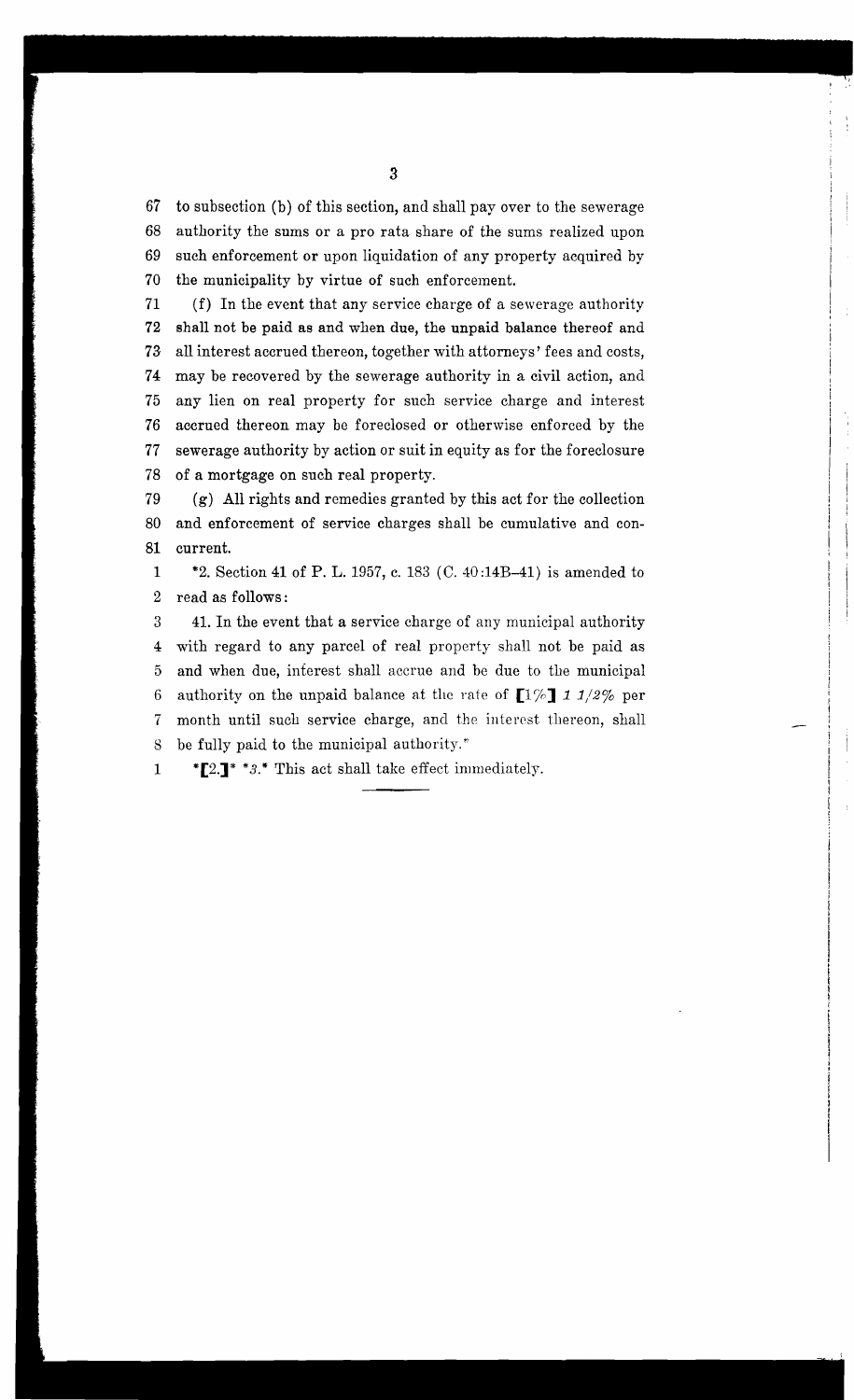I /-1-82

### **ASSEMBL Y, No. 855**

### **STATE OF NEW JERSEY •**

#### INTRODUCED FEBRUARY 4, 1980

By Assemblymen ALBORN, BARRY, REMINGTON, Assemblywoman BURGIO, Assemblymen DALTON, RILEY and OARDINALE

Referred to Oommittee on Municipal Government

AN ACT to amend the "sewerage authorities law," approved April 23, 1946 (P. L. 1946, c. 138).

1 BE IT ENACTED by the Senate and General Assembly of the State 2 *of New Jersey:* 

1 1. Section 21 of P. L. 1946, c. 138 (C. 40:14A-21) is amended to 2 read as follows:

3 21. (a) In the event that a service charge of any sewerage au-4 thority with regard to any parcel of real property shall not be paid 5 as and when due, interest shall accrue and be due to the sewerage 6 authority on the unpaid balance at the rate of [one per centum 7 (1%) 11/2% per month until such service charge, and the interest 8 thereon, shall be fully paid to the sewerage authority.

9 (b) In the event that a service charge of any sewerage authority 10 with regard to any parcel of real property owned by any person 11 other than the State or an agency or subdivision thereof shall not 12 be paid as and when due, the unpaid balance thereof and all interest 13 accruing thereon shall be a lien on such parcel. Such lien shall be 14 superior and paramount to the interest in such parcel of any owner, 15 lessee, tenant, mortgagee or other person except the lien of munici-16 pal taxes and shall be on a parity with and deemed equal to the lien 17 on such parcel of the municipality where such parcel is situate for 18 taxes thereon due in the same year and not paid when due. Such 19 lien shall not bind or affect a subsequent bona fide purchaser of such 20 parcel for a valuable consideration without actual notice of such 21 lien, unless the sewerage authority shall have filed in the office of the 22 collector or other officer of said municipality charged with the duty 23 of enforcing municipal liens on real property a statement showing 24 the amount and due date of such unpaid balance and identifying 25 such parcel, which identification may be sufficiently made by 26 reference to the assessment map of said municipality. The informa-ExPLANATION-Matter enclosed in bold-faced brackets [thus] in the above bill ia not enacted and ia intended 10 be omitted In the law.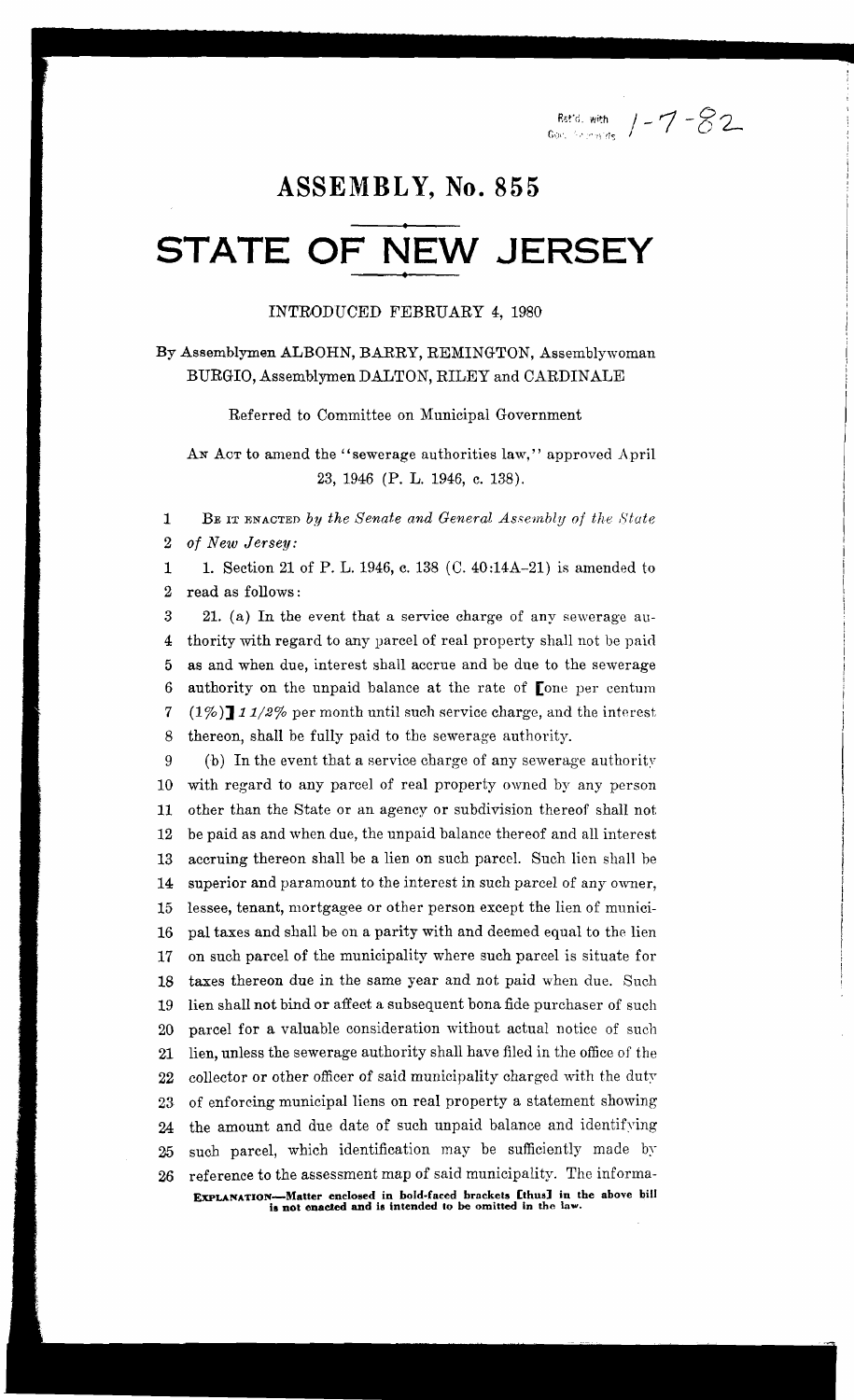27 tion shown in such statement shall be included in any certificate 28 wi th respeet to said pareel thereafter made by the offieial of said 29 municipality vested with the power to make official certificates 30 of searches for municipal liens. Whenever such service charge and 31 nny subsequent service charge with regard to such parcel and all :12 interest aecrued thereon shall have been fully paid to the sewerage 33 authority, such statement shall be promptly withdrawn or cancelled 34 by the sewerage authority.

:15 (c) Tn tho event that a service eharge of any sewerage authority 36 with regard to any parcel of real property shall not be paid as and 07 when dne, the sewerage authority may, in its discretion, enter upon 38 such pareel and cause the connection thereof leading directly or 39 indirectly to the sewerage system to be cut and shut off until such 40 service charge and any subsequent service charge with regard to 41 such parcel and all interest accrued thereon shall be fully paid to 42 the sewerage authority.

43 (d) In the event that a service charge of any sewerage authority 44 with regard to any parcel of real property shall not be paid as and 45 when due, the sewerage authority may, in accordance with section 46 twenty-six of this act, cause the supply of water to such parcel to 47 be stopped or restricted until such service charge and any subse-48 quent service charge with regard to such parcel and all interest 49 accrued thereon shall be fully paid to the sewerage authority. If for 50 any reason such supply of water shall not be promptly stopped or 51 restricted as required by section twenty-six of this act, the sewer-52 age authority may itself shut off or restrict such supply and, for 53 that purpose, may enter on any lands, waters or premises of any 54 county, municipality or other person. The supply of water to such 55 parcel shall, notwithstanding the provisions of this subsection, be 56 restored or increased if the State Department of Health, upon 57 application of the local board of health or health officer of the fi8 municipality where such parcel is situate, shall after public hearing 59 find and shall certify to the sewerage authority that the contin-60 uance of such stopping or restriction of the supply of water en-61 dangers the health of the public in such municipality.

62 (e) The collector or other officer of every municipality charged 63 by law with the duty of enforcing municipal liens on real property 64 shall enforce, with and as any other municipal lien on real property 65 in such municipality, all service charges and the lien thereof shown 66 in any statement filed with him by any sewerage authority pursuant 67 to subsection (b) of this section, and shall pay over to the sewerage 68 authority the sums or a pro rata share of the sums realized upon 69 such enforcement or upon liquidation of. any property acquired by 70 the municipality by virtue of such enforcement.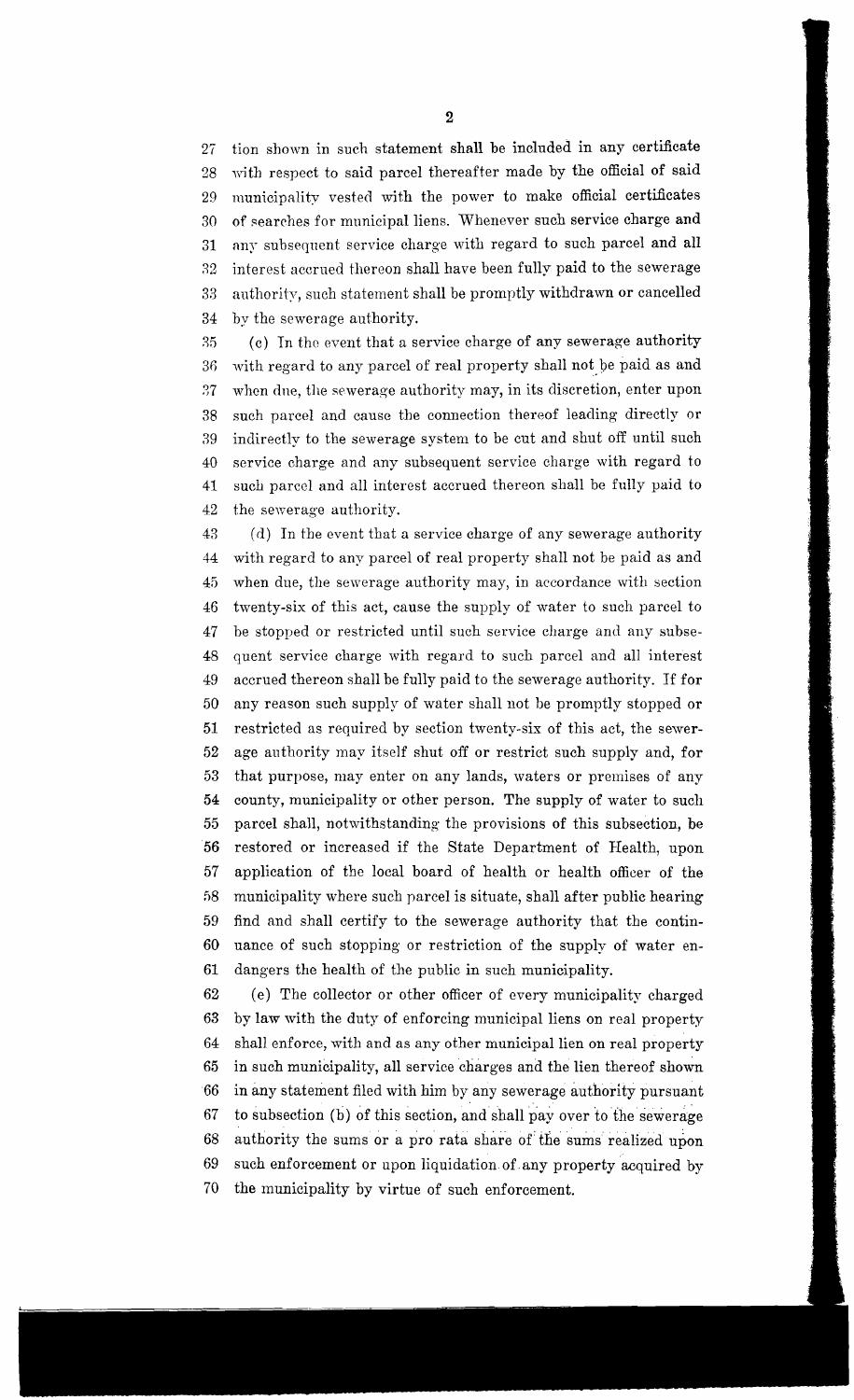71 (f) In the event that any service charge of a sewerage authority 72 shall not be paid as and when due, the unpaid balance thereof and 73 all interest accrued thereon, together with attorneys' fees and costs, 74 may be recovered by the sewerage authority in a civil action, and 75 any lien on real property for such service charge and interest 76 accrued thereon may be foreclosed or otherwise enforced by the 77 sewerage authority by action or suit in equity as for the foreclosure 78 of a mortgage on such real property.

79 (g) All rights and remedies granted by this act for the collection 80 and enforcement of service charges shall be cumulative and con-81 current.

1 2. This act shall take effect immediately.

#### STATEMENT

This bill proposes to increase from  $1\%$  to  $1\frac{1}{2}\%$  per month the rate of interest which Sewerage Authorities may charge on delinquent user charges.

Interest rates available to investors now exceed the *170* per month which Sewerage Authorities are permitted to charge delinquent users, thus discouraging prompt payment of user charges.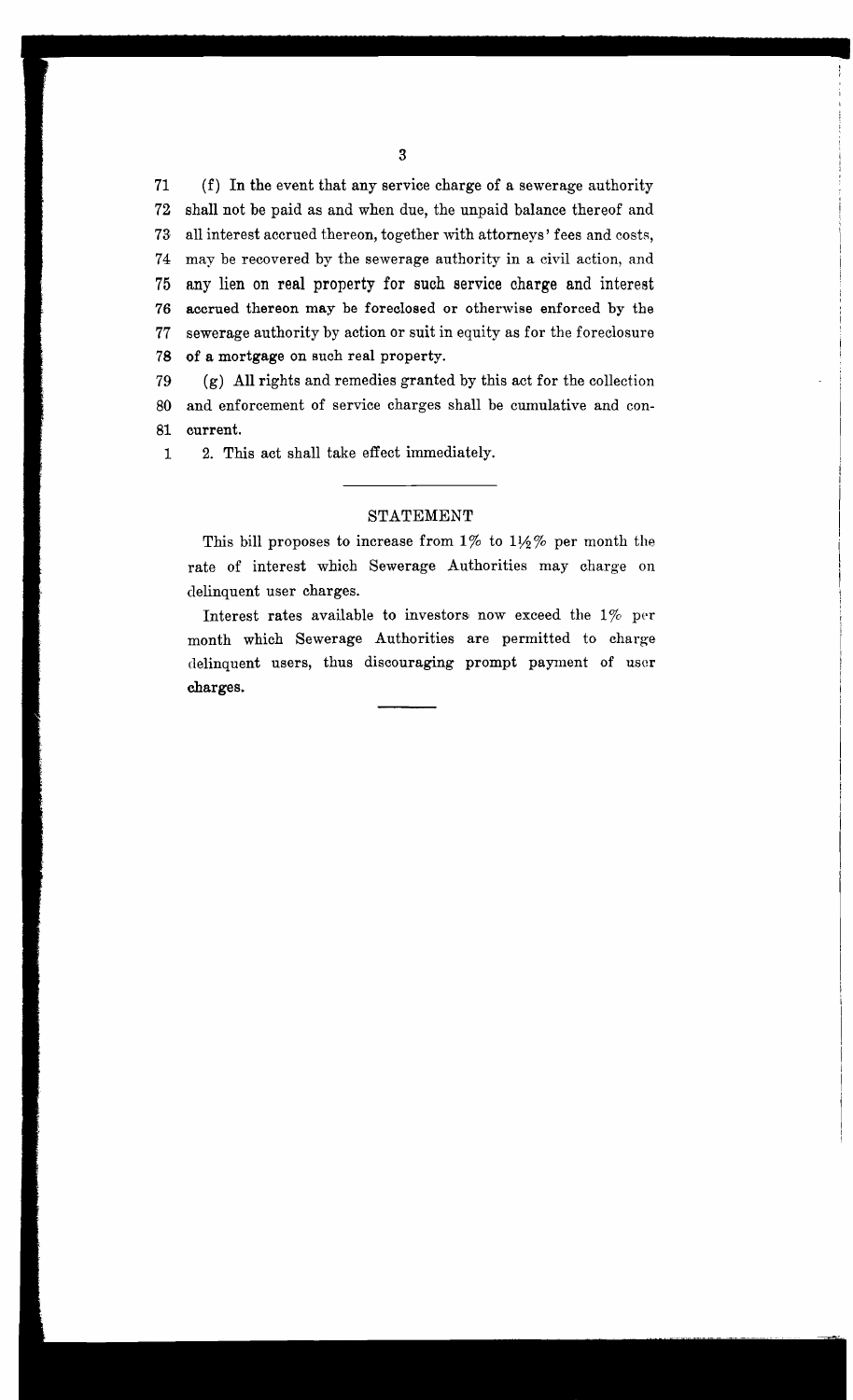### **ASSEMBLY MUNICIPAL GOVERNMENT COMMITTEE** STATEMENT TO **ASSEMBL Y, No. 855**

# **STATE OF NEW JERSEY**

#### DATED: MAY 4,1981

This bill amends section 21 of the "Sewerage Authorities Law" (P. L.. 1946, c. 138, C. 40 :14A-21) to increase from 1% to 11*12* % the rate of interest which sewerage authorities organized pursuant to the provisions of this law shall charge for service charges which are delinquent.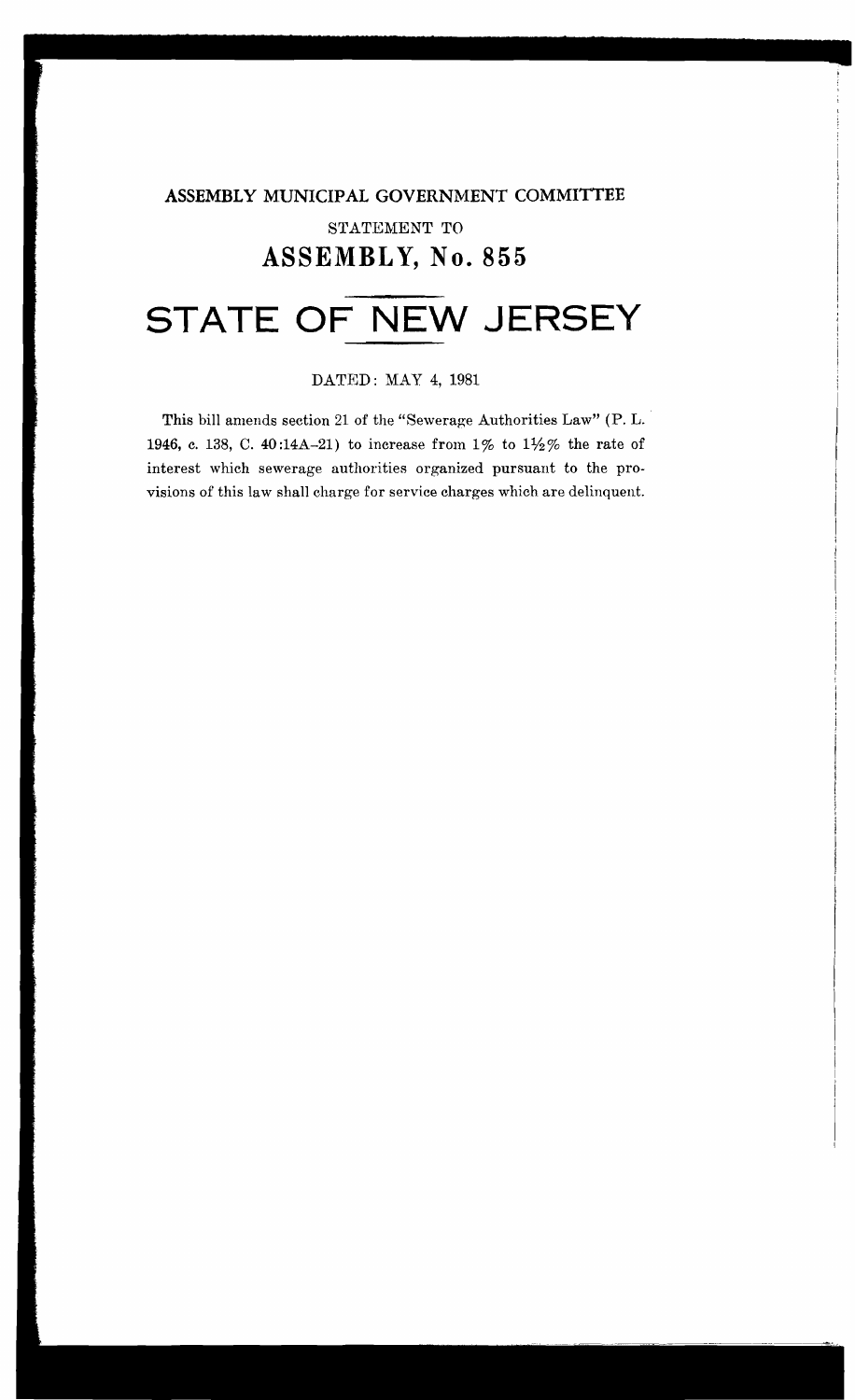### ASSEMBLY AMENDMENTS TO ASSEMBLY, No. 855

# **STATE OF NEW JERSEY**

#### ADOPTED JANUARY 7,1982

Amend page 1, title, line 1, after "Act", omit remainder of line 1 and "23, 1946 (P. L. 1946, c. 138)" on line 2; insert "concerning service charges of sewerage and utilities authorities and amending P. L. 1946, c. 138 and P. L. 1957, c. 183".

Amend page 3, section 1, after line 81, insert a new section 2 as follows:

"2. Section 41 of P. L. 1957, c. 183  $(C.40:14B-41)$  is amended to read as follows:

41. In the event that a service charge of any municipal authority with regard to any parcel of real property shall not be paid as and when due, interest shall accrue and be due to the municipal authority on the unpaid balance at the rate of  $\llbracket 1\%\rrbracket$  11/2% per month until such service charge, and the interest thereon, shall be fully paid to the municipal authority. ".

Amend page 3, section 2, line 1, omit " $2.'$ ", insert " $3.''.$ 

EXPLANATION-Matter enclosed in bold-faced brackets [thus] in the above bill is not enacted and is intended to be omitted in the law.